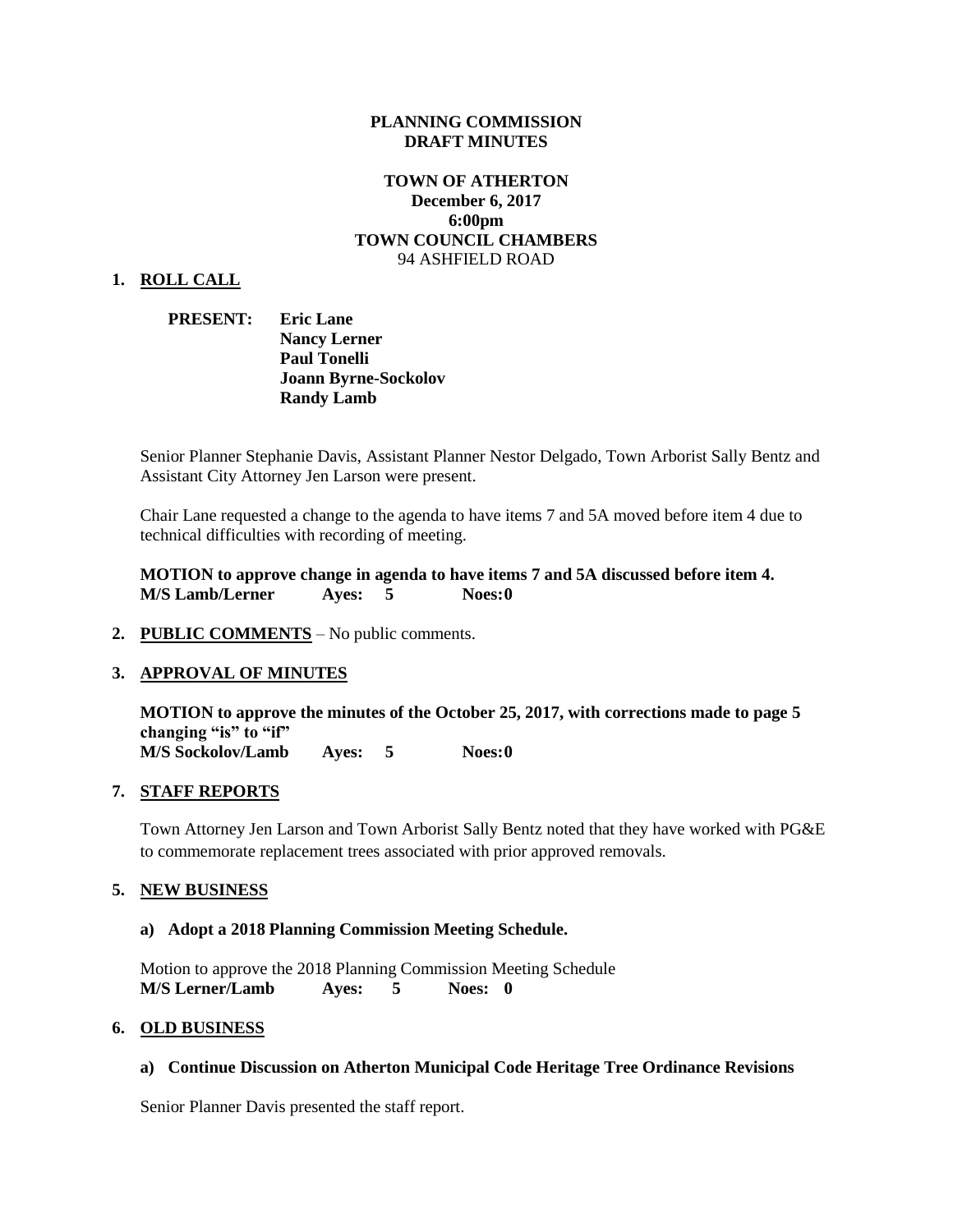Town Arborist Bentz presented photographs of heritage trees in significant decline or approaching "dead" status due to construction impacts.

Commissioner Tonelli asked distance of Ash Tree from main residence.

Town Arborist Bentz responded 10 to 15 feet.

Chair Lane asked if it's possible to make it a two-stage process with a larger tree protection zone during building and structure construction and a smaller zone during landscaping improvement.

Town Arborist Bentz responded most sites keep old driveways during construction. She mentioned problems and enforcement issues with trucks driving on a site later during landscaping and irrigation stages.

Town Arborist Bentz mentioned the problem of houses encroaching within close proximity to existing trees. She mentioned other factors hurting trees such as drought.

Town Arborist Bentz mentioned the need to design further away from trees.

Commissioner Tonelli asked what distance she would recommend.

Town Arborist Bentz responded that distance is what is being discussed for the Tree Protection Zone (TPZ).

Commissioner Tonelli asked in a specific case with a redwood tree, if the house would need to be moved 5, 10, or 15 feet.

Town Arborist Bentz responded 15 feet since the redwood tree is large.

Town Arborist Bentz mentioned a problem of trees being damaged due to construction of walls.

Town Arborist Bentz mentioned a new proposed standard in the Tree Ordinance that would protect redwood trees in the buildable area.

Town Arborist mentioned previous lack of enforcement and standards being followed.

Senior Planner Davis mentioned Ad-Hoc committee recommendation of unique cases requesting smaller TPZ's, to be reviewed by Planning Commission.

## OPEN PUBLIC COMMENT

Denise Kupperman, Atherton resident and Tree Committee member, mentioned TPZ has not been protected during construction. Ms. Kupperman stated compliance, not just TPZ zone must be looked at, as well as standards for construction around heritage trees.

Jude Kirik with Pacific Peninsula mentioned not having conversations in the past with previous staff about TPZ. He mentioned his work includes talking with the project arborist early on with the Town arborist also joining on the conversation. He stated recent issues have been related to tree protection, and that it can be different for different kinds of trees. He mentioned properties that are full of trees make it difficult to build. He stated residents should also be part of conversation. He pointed out challenges that will arise with construction and may have potential to overload the Planning Commission with requests for smaller TPZ's.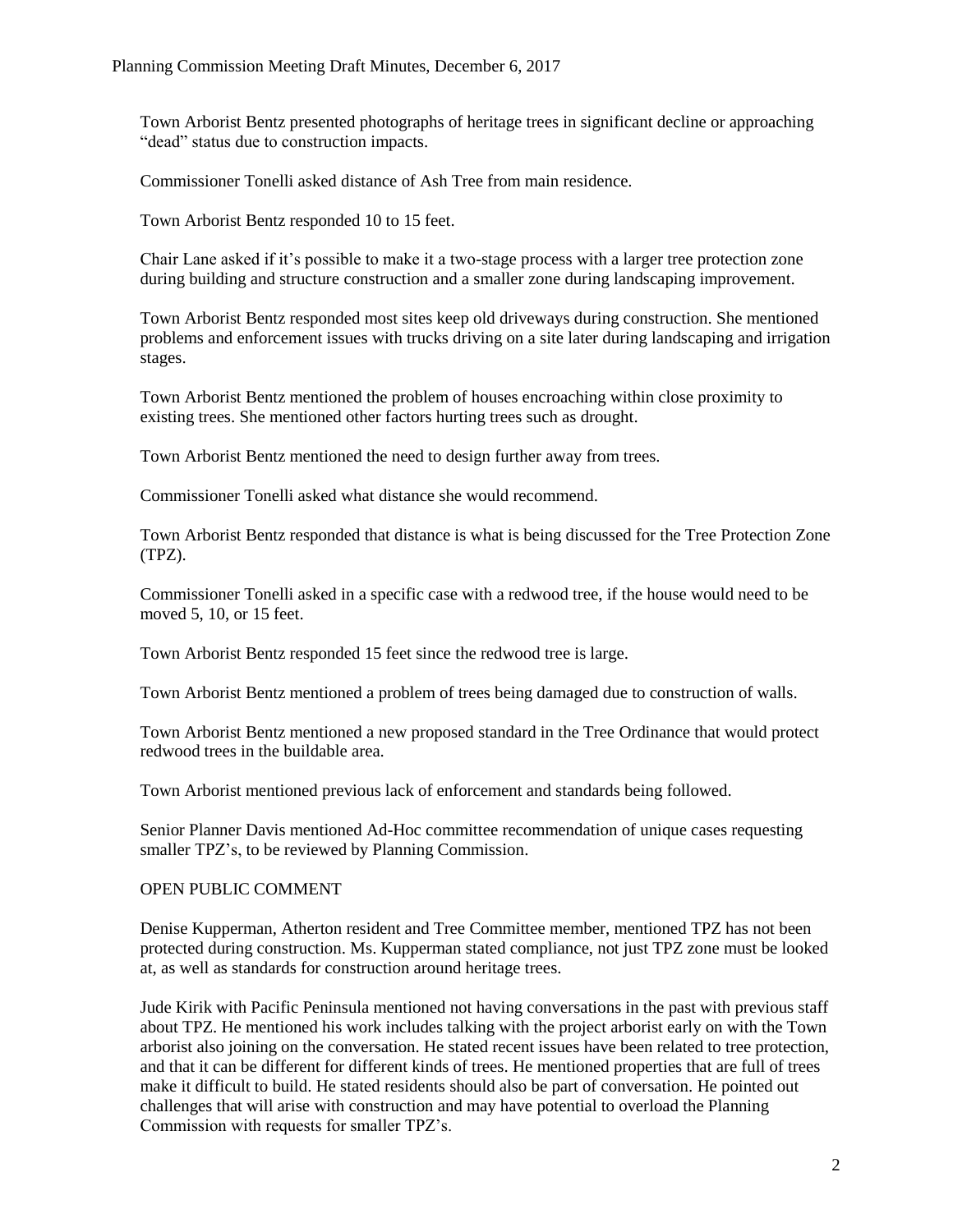John McClenahan, Arborist, mentioned the need to think about a TPZ and where it is measured from. He stated landscaping can still be destructive to trees. He pointed out the difficulties of building with a 6x diameter TPZ.

Betsy Colby, Atherton resident, commented on the green aspect of the Town due to tree protection efforts. She mentioned she had a conversation with City Manager George Rodericks regarding the Planning Commission approving every tree removal request over the past year.

Town Attorney Jen Larson responded many trees removal requests are pre-screened by staff and not taken to the Planning Commission.

Betsy Colby, Atherton resident, indicated the root area of the tree includes its drip line, and this must be taken into consideration.

## PUBLIC COMMENT CLOSED

Chair Lane requested staff to report on all Planning Commission Heritage Tree requests over the past year.

Commissioner Lerner noted importance of enforcement and compliance during and after a project.

Chair Lane mentioned the possible use of bond for tree protection.

Senior Planner Davis stated request is for Commission to provide staff directional topics to be formalized into a Revised Ordinance and brought back to the Commission for a formal recommendation to the City Council.

Chair Lane requested staff look at trees that have died after Planning Commission approval during past 4 years.

Senior Planner Davis mentioned Ad-Hoc committee recommended increased reporting from a project arborist to further increase tree protection.

Chair Lane asked why the recommendation of a TPZ of 10x diameter was made for all trees.

Sally Bentz responded the Ad-Hoc Committee did not want to add more species on the allowable removal list.

Senior Planner Davis added that the aesthetic value these trees provided was taken into consideration as well as a replacement requirement.

Commissioner Sockolov expressed her concerns with landscaping being damaging to trees.

Commissioner Lerner asked why go from a 12x to a 10x diameter for a TPZ.

Commissioner Tonelli responded it was thought a 10x TPZ would continue to protect trees. Town Arborist Bentz added that other municipalities regulations were also taken into consideration. She stated the TPZ would be enforced at the plan check stage of the project.

OPEN PUBLIC COMMENT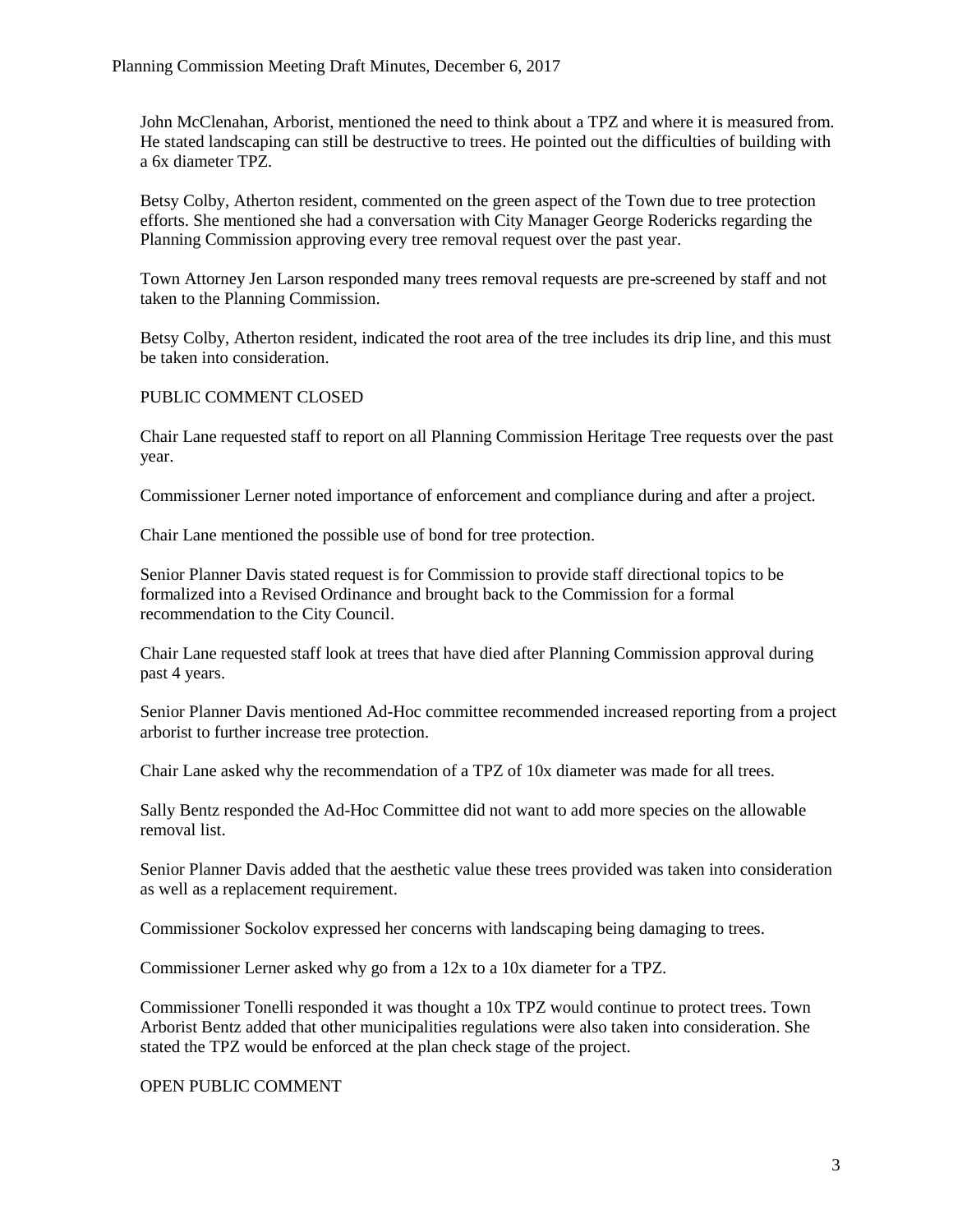Commissioner Lamb asked John McClenahan in his opinion which municipality has best Tree Protection standards. He asked how it would be implemented when building new fence, wall or basement.

John McLenahan, Arborist, mentioned Town Arborist is preventing some of the tree removal requests from getting to the Commission after consulting with project applicants and arborists. He mentioned architects and engineers measure from center of tree for TPZ. He mentioned measure difficulties in developing with a 10x diameter TPZ.

Ted Hanes, member of Tree Committee and Atherton resident, mentioned the biggest problem has been compliance. He noted difficulty with enforcing a 12x diameter TPZ.

## PUBLIC COMMENT CLOSED

Chair Lane summarized recommendations for staff. These included bonds and those as recommended in the staff report and to address.

Senior Planner Davis requested direction on the topic of lowering the size of protected Oak tress in the buildable area to 6 inches.

The Commission discussed the size of Oak trees to be protected. Commissioner Sockolov asked if size should be only factor to be looked at.

Chair Lane requested staff to provide quarterly review of past Heritage Tree projects reviewed by Planning Commission.

Senior Planner Davis noted the next step will be staff bringing proposed changes to the Town Municipal Code and to Tree Development Standards document to the Planning Commission for a formal request to make a recommendation to City Council.

## **5. NEW BUSINESS**

## **a) Discussion of the Atherton General Plan Update – Process and Schedule and Amendments to the Open Space and Conservation Element**

Senior Planner Davis presented the staff report.

Chair Lane asked if non-developed private open space was considered.

Senior Planner Davis mentioned a definition of undeveloped open space on private property would need to be addressed.

Senior Planner Davis mentioned the draft does not propose to re-designate any parcels as Open Space.

# **6. COMMISSIONERS' REPORTS**

Commissioner Lerner asked for update on houses by Alemndral and Ralston and if they area accruing any fines.

Senior Planner Davis responded she will check with the Building Official and report back.

The meeting was adjourned 8:03 PM